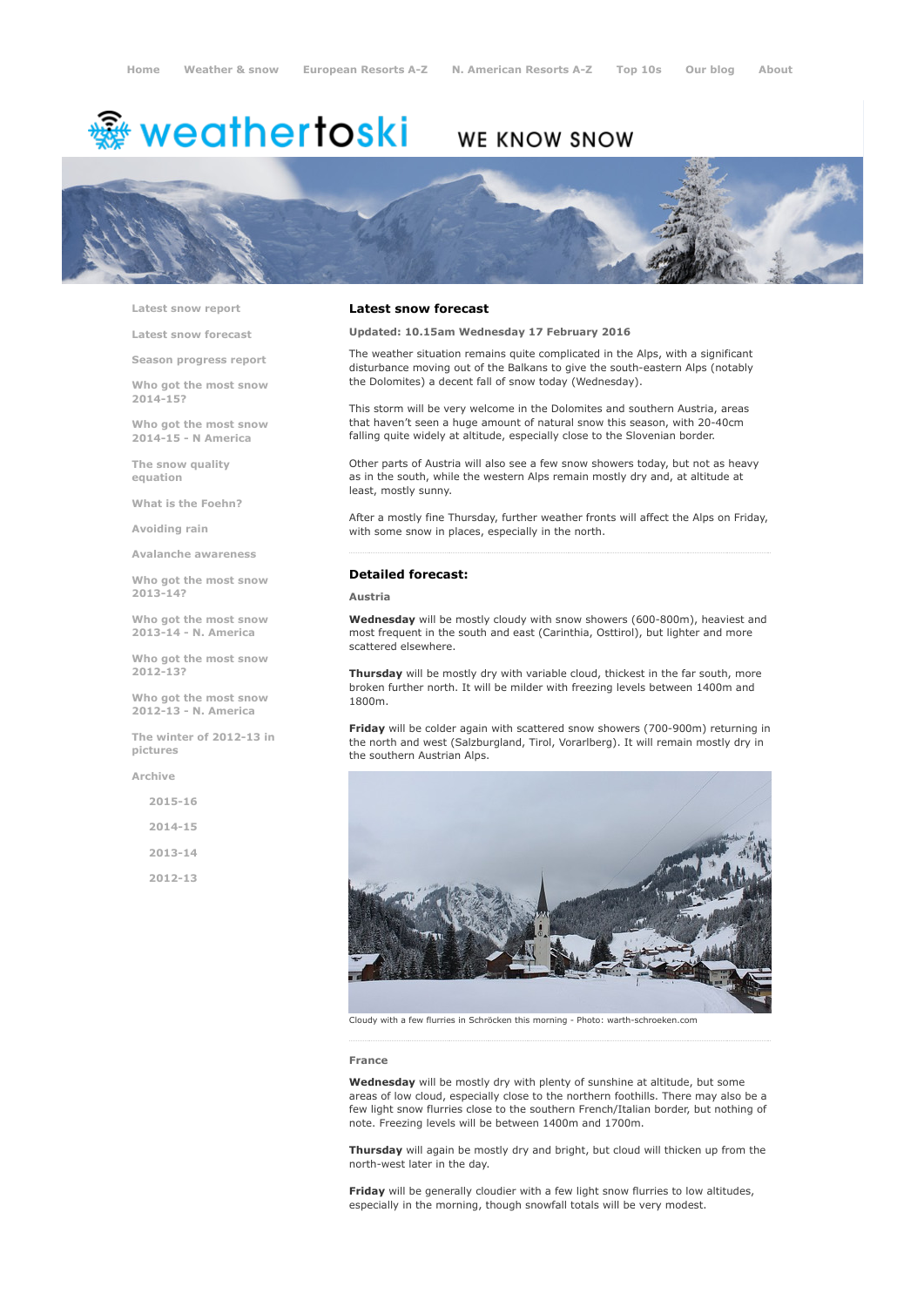

# E: [info@weathertoski.co.uk](mailto:fraser@weathertoski.co.uk)

T: +44 (0)20 3151 3154



Clear skies at altitude in Les Arcs this morning - Photo: weathertoski.co.uk

#### Italy

Wednesday will be cloudy with snow (900-1200m), heavy at times in the Dolomites and perhaps the far east of Lombardy. Elsewhere in the Italian Alps, it will be mostly dry with variable cloud and sunny spells.

It will remain mostly fine on Thursday, but cloud will thicken in the far northwest later.

Friday will be rather cloudy in the west, especially in the north-western Italian Alps, with the chance of the odd flurry. Further east it will be mostly dry with sunny spells.



Snowing in the south-eastern Alps today. This is Colfosco - photo: altabadia.org

#### Switzerland

Wednesday will be mostly dry, with plenty of sunshine at altitude, and lower down in the more internal valleys. By contrast, there will be lots of low cloud close to the northern edge of the Alps, where a little drizzle/drizzly snow is possible at times. Freezing levels will generally be between 1000m and 1500m.

Thursday will be mostly dry and bright, but cloud will thicken in the west later.

Friday will be mostly cloudy with snow flurries to low altitudes, especially in the north and west.



Variable cloud cover in Laax today Photo: laax.com

#### Outlook:

There remains lots of uncertainty with the weekend outlook, but it looks like many places will be dry with variable cloud, some sunshine and relatively mild